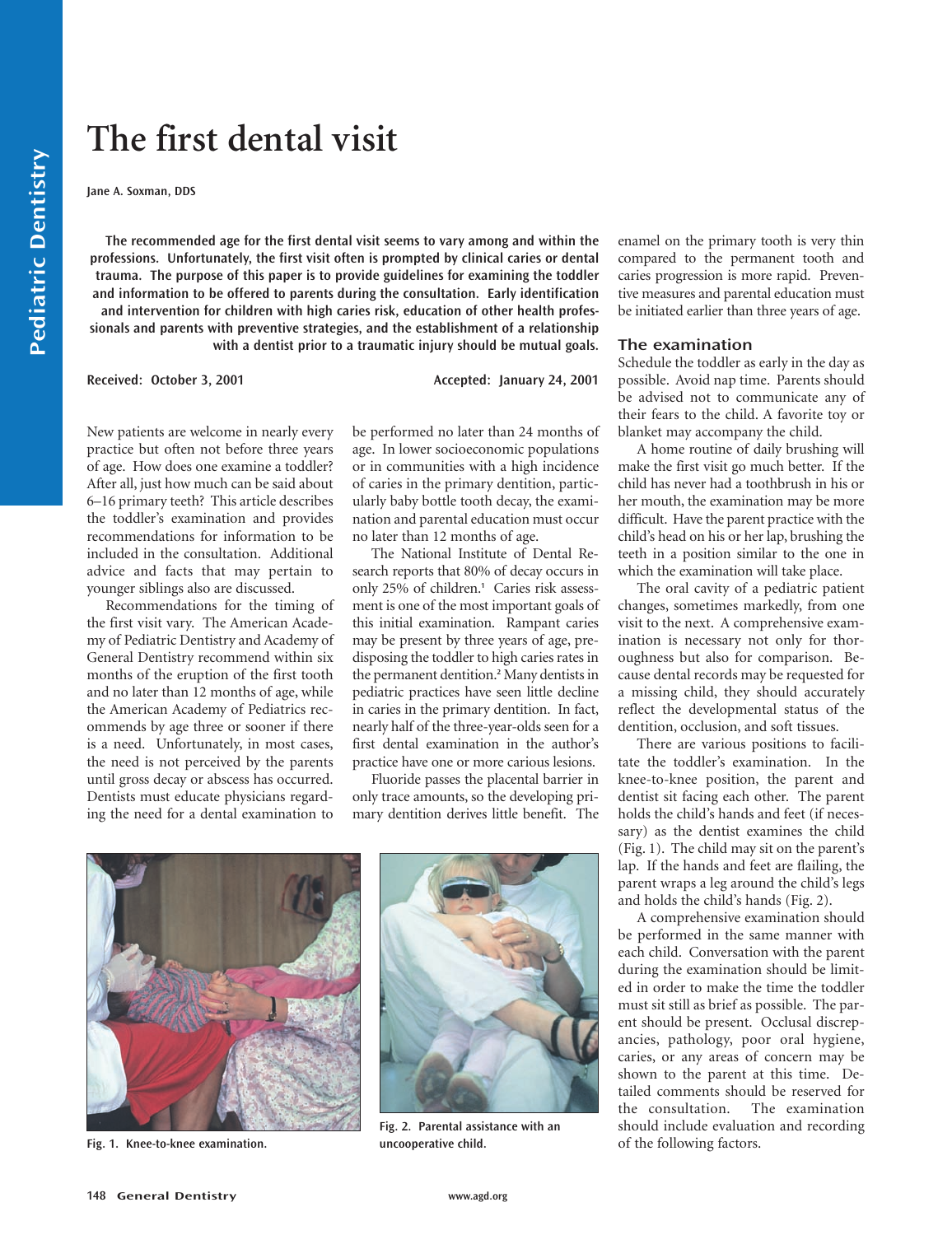





**Fig. 4. Hemangioma. Fig. 5. Low thick maxillary frenum.**

**Fig. 3. Facial asymmetry due to posterior crossbite.**



## Facial symmetry

It is important to have a baseline evaluation. Facial asymmetry is not an uncommon finding. This may be a valuable notation to have on record in order to rule out soft tissue injury in a child who has unilateral fullness after facial trauma. A unilateral posterior crossbite also may create this appearance (Fig. 3).

## Temporomandibular joint

It also is helpful to note a baseline of crepitus or a "pop" for comparison in the event of trauma.

# Soft tissue profile

This should be noted as convex, concave, or straight.

# Anomalies/pathology

Findings such as geographic tongue, bifid uvula, lip pits, parulus, apthous ulcer, eruption hematoma, hemangioma (Fig. 4), supernumerary, geminated, or fused teeth should be noted. Preauricular, posterior auricular, superficial cervical, submental, and submandibular lymph nodes and the thyroid gland should be palpated. It should be noted if the tonsils are "kissing" or if they appear to be excessively enlarged. A high vaulted palate, enlarged tonsils, a



**Fig. 6. Measuring overjet. Fig. 7. One hundred percent overbite. Fig. 8. Anterior open bite.**

constricted maxilla, or a history of snoring may indicate upper airway obstruction. All salivary glands should be palpated. A bifid uvula should be noted along with palpation to rule out a submucous cleft.

# Soft tissue

Findings such as ankyloglossia or low thick maxillary frenum (Fig. 5), high labial frenum attachment with pull in the mandibular anterior, and gingival recession should be noted. The tongue is examined in the same manner as in the adult.

# **Overiet**

The distance of the incisal edge of the maxillary incisors from the facial surface of the mandibular incisors should be measured in millimeters. A measurement from 1.0–3.0 mm is within normal limits. An overjet greater than 3.0 mm predisposes to incisor fracture with trauma. This also is an important record to have to compare with the posttrauma overjet (Fig. 6).

#### **Overbite**

The amount the maxillary incisors overlap the mandibular incisors should be measured. A measurement of 100% is normal prior to the eruption of the second primary molars and may continue to be with-



in normal limits until the first permanent molars erupt (Fig. 7). A negative number denotes an open bite. Open bites usually are the result of pacifier use or non-nutritive sucking (Fig. 8). Comparison of the overjet and overbite prior to cessation of a pacifier habit may be of great interest to the parents. They can clearly see how the pacifier affected the bite and are much less likely to permit continuation past two years of age in any younger siblings.

## **Occlusion**

The relationship of the canine and second primary molar (if erupted) should be noted. For ideal occlusion, the canine relationship should be Class I. The second primary molar should be edge-to-edge. The occlusal relationship of the permanent dentition may be predicted fairly accurately by the canine relationship. A Class I canine most likely will result in a Class I occlusion (Fig. 9). An edge-to-edge canine relationship likely will become a Class II occlusion in the permanent dentition (Fig. 10). Non-nutritive sucking habits have been reported to enhance the development of a Class II occlusion.**<sup>3</sup>** A Class III primary canine relationship with an anterior crossbite provides a less accurate prediction for occlusion in the permanent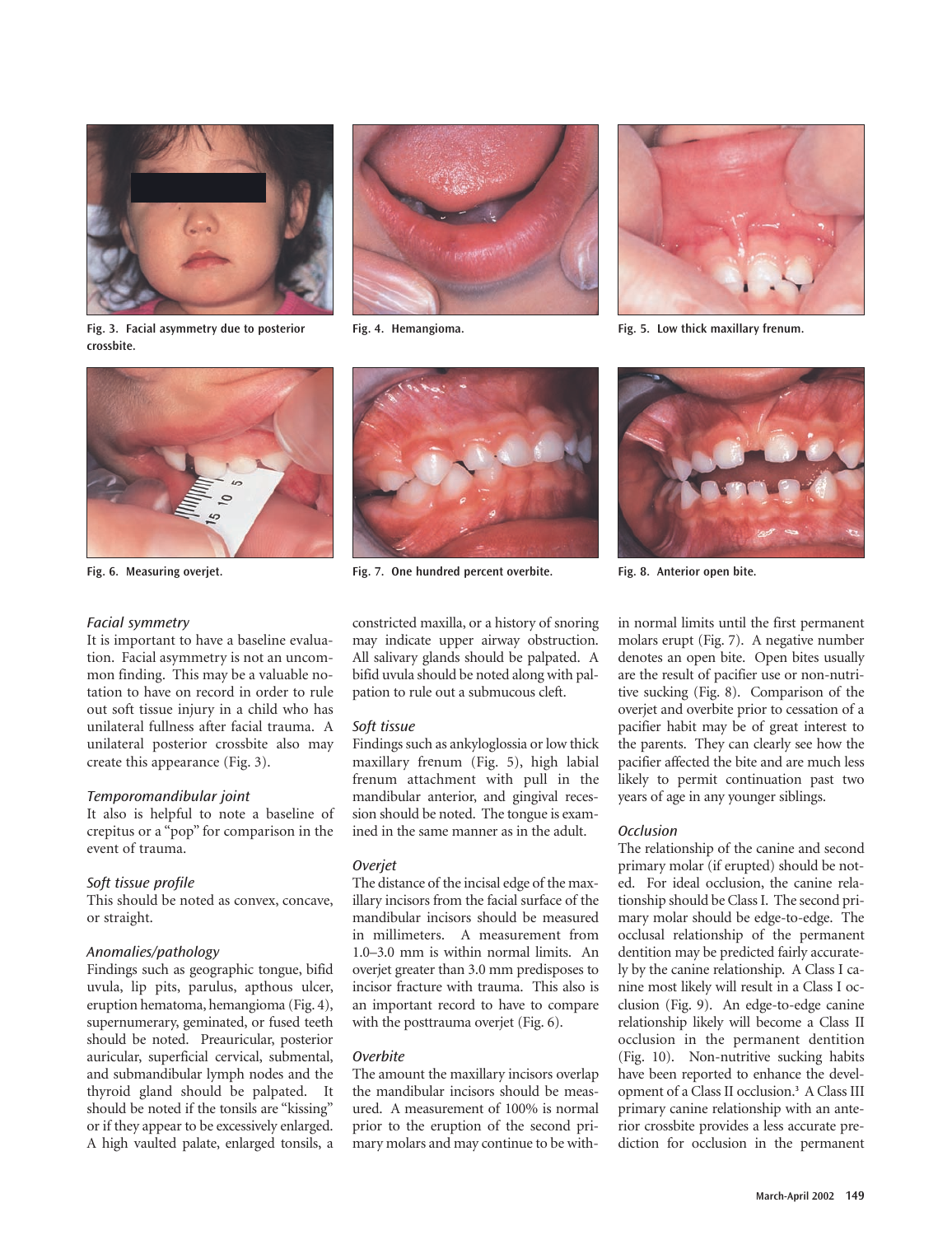

**Fig. 9. Class I canine.**



**Fig. 10. Edge-to-edge canine. Fig. 11. Class III canine.**





**Fig. 12. No interdental spacing. Fig. 13. Anterior crossbite.**



**Fig. 14. Bilateral posterior crossbite. Fig. 15. Unilateral posterior crossbite.**

dentition due to a pseudo-Class III that may be the result of a repositioned mandible (Fig. 11). Interdental spacing or the lack thereof also should be recorded (Fig. 12). An edge-to-edge canine relationship and a lack of interdental spacing may provide a prediction regarding the need for future orthodontic treatment by 18 months of age.

## Crossbite

This may be a single tooth, anterior (Fig. 13), bilateral posterior (Fig. 14), unilateral posterior (Fig. 15), or functional. Posterior crossbites most often are created by prolonged pacifier habits. Functional crossbites occur when the maxillary arch is constricted to the point that the primary canines are in traumatic occlusion. To determine if this is the case, place the child's mandible in the centric position. The primary canines will be the only teeth in occlusion and the posterior segments will not be in frank crossbite. A functional crossbite may be corrected (on a cooperative child) by reducing the primary canines using a diamond bur until their incisal edges are no longer in contact.





Status of the developing dentition All teeth should be charted as being either erupted, partially erupted, or unerupted.

# Morphology and status of the enamel

Hypoplasia (pitted defects), hypocalcification (white spots or striations), deep pits and fissures, and accessory cusps should be noted.

## Caries

Presence or absence should be noted.

## Behavior

Stranger scares or difficulty in separating from parents still may be appropriate behavior at age two. Behavior may be termed as *normal for age*, *fearful*, or *excellent.* Stubborn, defiant, or hysterical behaviors would be identified more appropriately in an older child.

# **The consultation**

The consultation with the parent will occupy the majority of the appointment. This is the time when any areas of concern noted during the examination are addressed and general information regarding the toddler's oral health and preventive measures are discussed. The child's medical history, including the status of immunizations and the prenatal history, is obtained and reviewed prior to the examination. The caries risk assessment is determined and shared with the parent after the examination. Again, especially for ages two and under, the examination should be performed as quickly as possible and conversation with the parent should be reserved for the consultation. The information below may be useful to include during the consultation.

# Tooth formation

Primary teeth begin to form at approximately six weeks *in utero* and calcification is completed at approximately 20 weeks. Unlike the permanent teeth that develop within the bone, primary teeth lie just under the gingiva. A white spot lesion may be present on the facial surface of a primary canine. This may be the result of a minor trauma prior to the eruption of the tooth. Only the gingiva protects the young enamel of the convex primary canines. The 20 primary teeth are important to maintain space for the permanent teeth that will replace them. The order of tooth loss and the anticipated age for the first tooth to be lost may be determined by the age when the first primary tooth erupted. Dental age and chronological age may not be the same. Heredity generally will dictate the timing of exfoliation and eruption.

Maternal oral health may have an effect on the developing fetus. Preterm births and low birth weight have been linked to maternal periodontal disease.**4,5** Mothers who are highly infected with *Streptococcus mutans* are known to transfer the bacteria to their infants via infected saliva.**<sup>6</sup>** Infants and toddlers are infected with *S. mutans* during a welldelineated period of time known as the *window of infectivity*. It begins as young as 10 months of age and has a median age of 26 months.**<sup>7</sup>** This vertical transmission occurs primarily by kissing, blowing on or tasting the infant's food, and sharing utensils. The practice of cleaning the pacifier by placing it in the parent's mouth should be avoided.

Teething usually occurs from 6– 36 months. The parent should be asked when the first primary tooth erupted. This may vary considerably based on the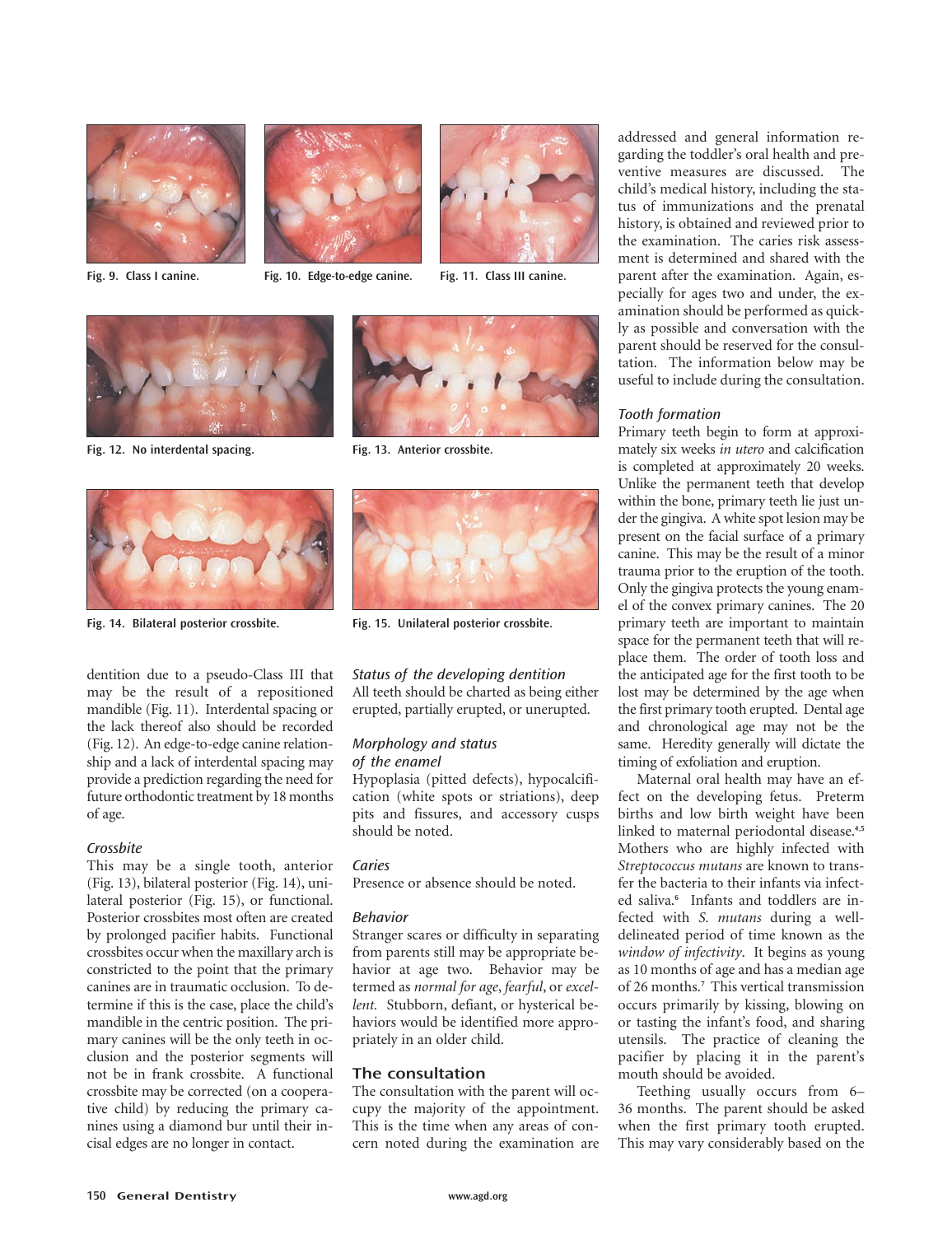

**Fig. 16. Eruption hematoma.**

parent's teething history. Fever, diarrhea, rash, ear tugging, or signs of any infection should never be attributed to teething. This assumption may delay necessary medical treatment. Maternal antibodies are diminishing by six months of age and the infant is more susceptible to infection at this time. Drooling, sucking on hands or blankets, changes in sleep or feeding habits, and some irritability may occur. Drooling at three to four months may not be a consequence of teething but of normal onset of salivary gland activity. This activity is at its maximum just before tooth eruption and the infant may not yet have the ability to swallow all of the saliva that is being produced. Plastic teething rings should be avoided. A clean, cold, damp washcloth or cooled (not frozen) rubber teething ring may be offered. Massaging the child's gums with a clean finger can be soothing. Eruption hematomas should be described (Fig. 16). The usual order of eruption of the primary dentition is shown in the table. Charts listing the average ages and sequence of eruption may be given to parents.

## Diet

A dietary history should be obtained. Foods eaten most often as snacks should be recorded. Retention of food residues on primary molars persisting beyond 20 minutes is one guideline to use for snack choices. All food residues should be completely cleared within 20 minutes to avoid a more prolonged lowering of the oral pH. Raisins and plain chocolate will clear within one minute. Starchy snacks such as crackers, chips, and cookies should be avoided. Ingestion of salty meals in early childhood also has been linked to increased caries risk.**<sup>8</sup>**

The use of the bottle and infant feeding cup (sippie cup) should be discussed. In one study, 60% of parents interviewed denied any knowledge of the detrimental effects of inappropriate use of the baby bottle. Forty percent were aware of the harmful results but continued the inappropriate use anyway.**<sup>9</sup>** Many studies have found that education efforts have proved to be of no avail but the efforts must continue for those who may heed the advice. Use of the bottle should be discontinued by one year of age. Inappropriate use of the sippie cup can be just as detrimental as the baby bottle. Parents should be advised of the cariogenicity of juices and soft drinks. Sweetened beverages can increase the colonization of *S. mutans* fourfold compared to milk.**<sup>10</sup>** Soft drinks have the additional dangers of phosphoric, citric, and carbonic acids. Habits such as swishing or holding sweetened beverages in the mouth should be identified and discontinued.

Late bottle weaning has been shown to be related to the mother's return to work.**<sup>11</sup>** Prolonged breastfeeding and breastfeeding ad lib throughout the night as the child sleeps at the mother's side also can have a significant effect on the incidence of caries.**12-14** Children who are breast-fed beyond 18 months are at higher risk for caries because they have a greater food intake than those who are not breast-fed.**<sup>15</sup>**

Each of the food groups should be discussed in the interview with the parent. Vegetables and meats are likely to be low on the list of "likes" in the toddler. Most pediatricians usually do not recommend the use of a vitamin supplement after one year of age but if a vitamin supplement is being given to the child, the brand should be recorded. Advise parents that chewable vitamins with sugar listed as the first ingredient on the label should be substituted with a different brand. Vitamins containing iron may cause staining of the fissures and grooves of the primary molars and this could be mistaken for caries.

## Medication

Medications for the toddler will be in a suspension form and the sugar and dye may cause extrinsic staining. This staining may be a reason for the first visit. Pediatric oral suspensions are 40–70% sugar to make them more palatable. An increase in caries in the primary dentition may result from chronic use of antibiotics but there should be no direct effect on the developing permanent teeth. Tetracycline is the only antibiotic that may affect the developing permanent teeth, possibly causing dark intrinsic staining. The use of tetracycline prior to age eight has been completely discouraged.

Parents should be advised of the need for a thorough brushing after the bedtime dose of antibiotic. The cheeks and tongue also should be wiped clean. Extrinsic staining may occur on the mandibular incisors from residual antibiotic suspension in the saliva that pools in this area during the night. Instruct parents to retract the lower lip and brush the primary mandibular incisors along with the other teeth (Fig. 17). Toothbrushes should be replaced at the completion of the antibiotic, particularly in cases of group A betahemolytic streptococci. Studies have shown that group A beta-hemolytic stretptococci grows on toothbrushes and causes reinfection.**<sup>16</sup>** The colony counts of the bacteria are reduced enough for the child to no longer be contagious after the first 24 hours of antibiotic therapy. The

#### **Table.** Order of eruption of the primary dentition.

| <b>Teeth</b><br>Mandibular primary central incisors | Age (months)<br>$5 - 7$ |
|-----------------------------------------------------|-------------------------|
| Maxillary primary central incisors                  | $6 - 8$                 |
| Maxillary primary lateral incisors                  | $9 - 12$                |
| Mandibular primary lateral incisors                 | $10 - 12$               |
| Maxillary and mandibular first primary molars       | $12 - 16$               |
| Maxillary and mandibular primary canines            | $16 - 20$               |
| Maxillary and mandibular second primary molars      | $20 - 36$               |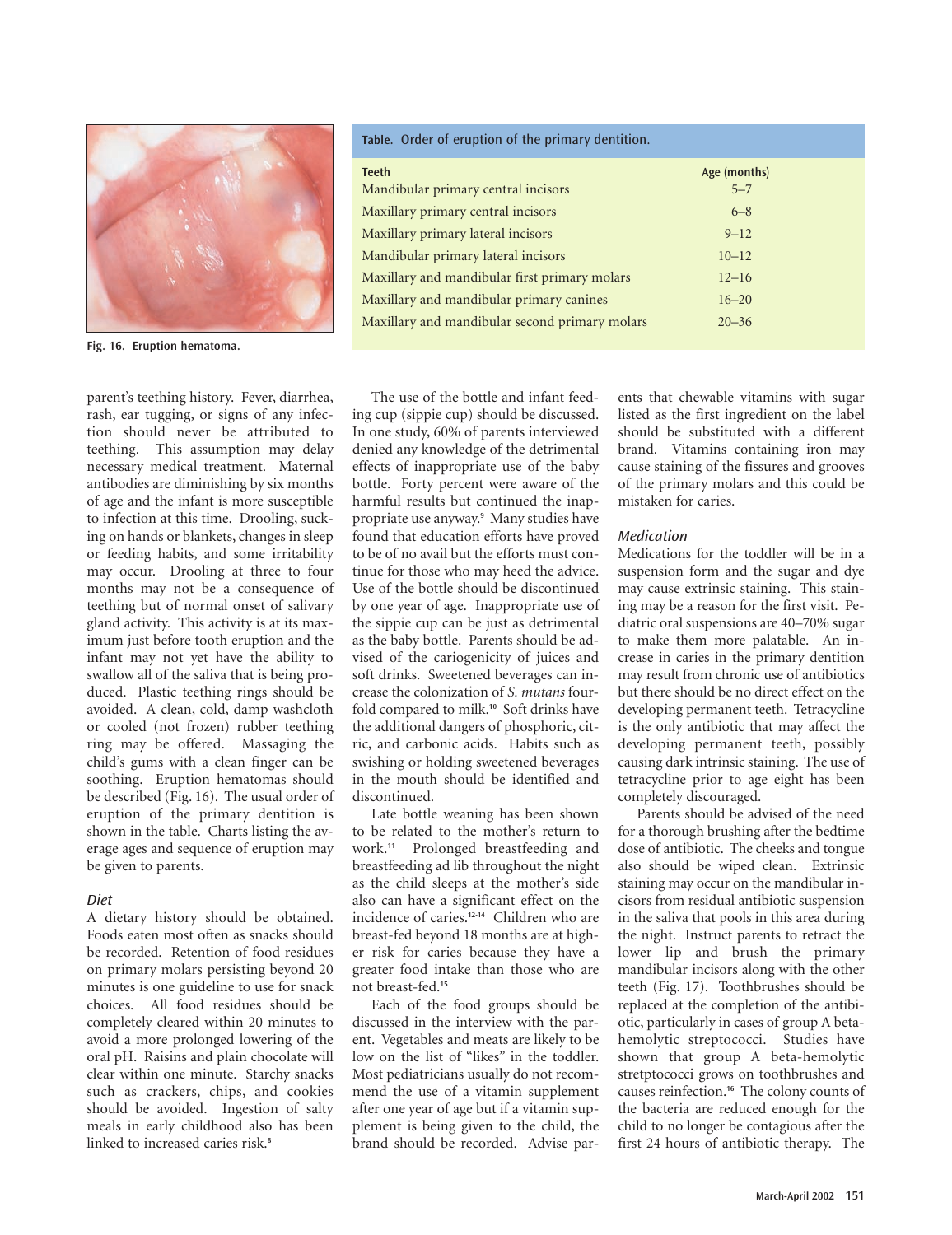

**Fig. 17. Brushing the mandibular incisors. Fig. 18. Malocclusion from pacifier use.**

original toothbrush is teeming with bacteria and also should be replaced after the first 24 hours. An inexpensive toothbrush can be purchased for use after the first toothbrush is discarded until completion of the antibiotic. If a child is being seen by the dentist after the first 24 hours of antibiotic therapy, some disposable toothbrushes might be offered for use until the antibiotic is completed. Toothpaste should be placed on the brush via a cotton swab or a clean finger in order to avoid contaminating the toothpaste tube.

## Fluorosis

Fluoride and risk factors for fluorosis such as toothpaste consumption, the use of powdered infant formulas, and improper prescribing of fluoride supplements should be discussed.**<sup>17</sup>** Reconstituting powdered infant formulas with fluoridated water has been shown to contribute significantly to fluorosis.**<sup>18</sup>** Readyto-feed formula or using a bottled water that contains no fluoride would be the better choice for an infant. (There is no risk of fluorosis after seven years of age.) Is the home water supply fluoridated? Has the pediatrician prescribed fluoride supplements? If the home water supply is well water, the fluoride content of the well water should be obtained. Water samples may be taken to a local laboratory or a sample may be sent in a plastic container to FluoriCheck (Omni Oral Pharmaceuticals, West Palm Beach, FL; 800/445-3386) for analysis. Home water purification units will vary in terms of fluoride removal depending on the manufacturer and the age or efficacy of the unit. This water also should be evaluated for fluoride content before fluoride is prescribed. Bottled water, soft drinks, tea, and juices, especially white grape juice with 1.45 ppm fluoride, may provide enough fluoride without further supplementation.**19-21** Daycare or caretakers' homes may provide fluoridated water.

The permanent maxillary incisors are in the maturation phase of enamel formation (the stage when fluoride is incorporated into the developing enamel) during the second year of life. There is a continued risk of fluorosis for up to 36 months beyond this time.**<sup>22</sup>** Toothpaste contains 1,000 ppm fluoride. A portion of toothpaste the size of a match head may be used for brushing beginning at age two. Using a transverse method instead of the conventional method to dispense the toothpaste onto the bristles of the toothbrush may be suggested to parents.**<sup>23</sup>** One study states that ingestion of fluoride prior to three years of age is not necessary to ensure maximum protection against caries; however, fluorosis can be reduced significantly if this practice ceases.**<sup>24</sup>** If supplementation is deemed to be necessary, the many dietary sources of fluoride and their halo effect must be considered. Waiting until five or six years of age to begin supplementation for a caries-free child whose caries risk assessment is low, considering the stage of the developing enamel for the maxillary permanent incisors, may be better timing. If the child has caries or is deemed to be a high caries risk and a supplement is prescribed before five or six years of age, parents should be informed of the risk of fluorosis. By age two, any supplements prescribed should be in the form of chewable tablets and liquid/vitamin combinations should be discouraged. Vitamins are best absorbed and utilized with a meal and fluoride is best taken at bedtime. Parents should be advised to keep fluoride and mouthwash out of the toddler's reach.

# **Pacifiers**

The existence of pacifier or finger habits, their frequency and duration, and whether a blanket or other object accompanies the habit should be discussed. The need to discontinue the pacifier habit prior to two years of age should be stressed. Finger and thumb habit cessation may continue until just prior to the eruption of the permanent maxillary incisors unless other factors deem earlier discontinuation advisable.

The longer the pacifier habit persists past age one, the more difficult it will be to discontinue. A sense of autonomy is developing by age two and the next baby often is arriving. Parents are reluctant to remove the pacifier, as they believe that this time may be too hard for the toddler because their attention is being shared with a newborn. Pacifier use has been associated with increased incidence of otitis media, fever, diarrhea, and colic in infants.**<sup>25</sup>**

Prolonged use of the pacifier will direct the growth of the developing bones and teeth improperly. The pacifier displaces the tongue to the floor of the mouth. The palatal shelves are separated by an open midline suture. The repositioning of the broad, flat tongue, which is intended to guide and promote the lateral growth of the palate, allows unopposed pressure of the buccinator muscles to constrict the palate. The mandibular primary molars are tipped buccally by the tongue. The constricted palate causes the maxillary canines to be in traumatic occlusion with the mandibular canines, deflecting the mandible to one side or the other. This is known as a *functional crossbite*. Ultimately, the constriction of the palate is so great that the crossbite occurs without the canines ever occluding.

An anterior open bite results from supereruption of the primary molars. Increased overjet occurs as the tongue pushes the pacifier anteriorly during sucking. The tongue is displaced to the floor of the mouth by the pacifier and the lingual counterforce for the maxillary primary molars is lost. The pressure of the buccinator muscles constricts the maxillary posterior segments because the mid-palatal suture is open (Fig. 18).

Once the bite has been shown to the parent and the etiology explained, most parents are willing to stop the habit. By recording the overjet and overbite prior to cessation of the habit, there will be a baseline for comparison at each six month recall visit. Parents are very impressed with the natural restructuring of the teeth and bones once normal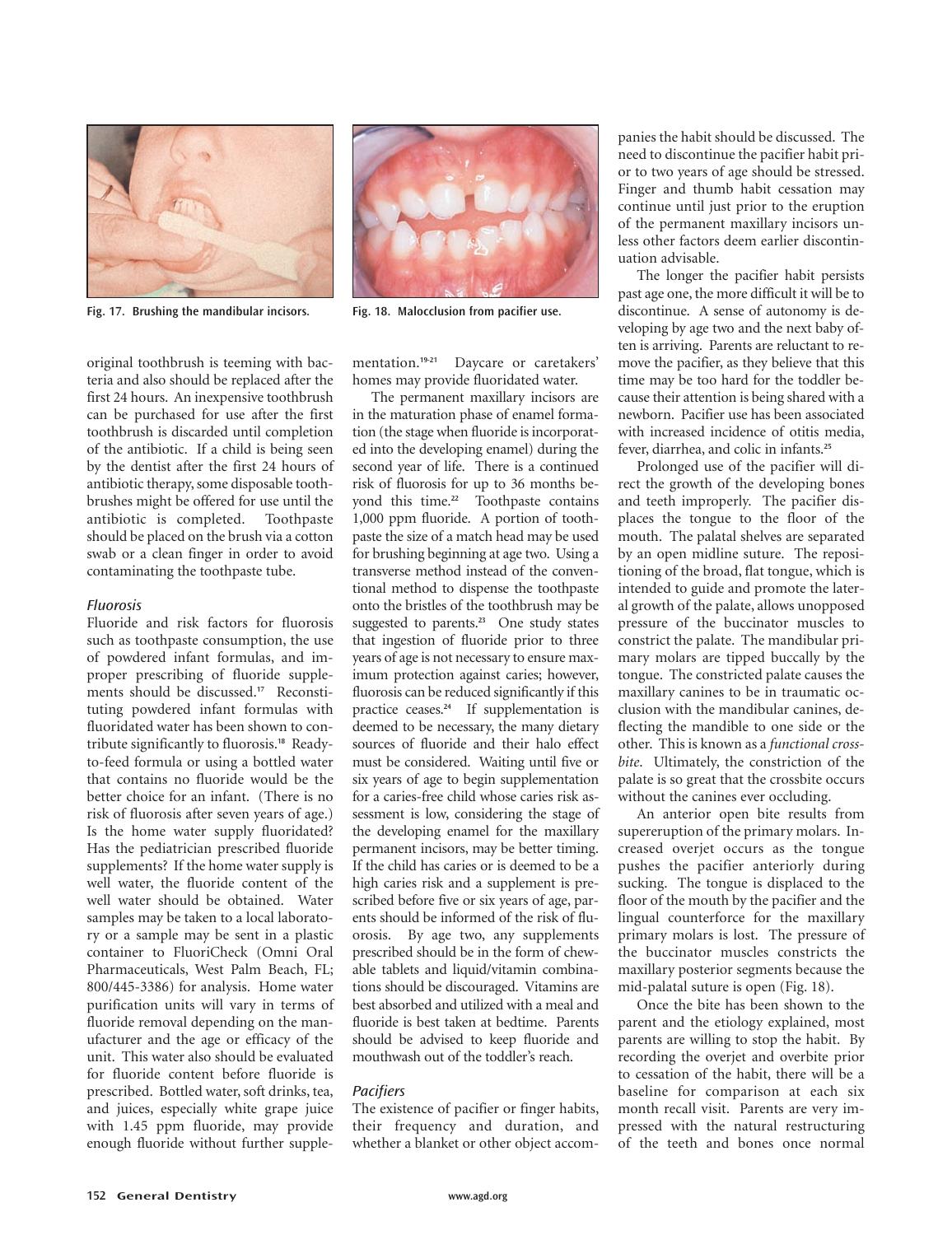anatomic structures are dictating growth and occlusion instead of the pacifier. This dramatic change and improvement will almost ensure that the next sibling will not be using a pacifier in the same manner as the first child.

Some tips for discontinuing the habit are to poke a large hole in the pacifier bulb, dip the pacifier in white vinegar, cut the bulb off a little at a time, trade the pacifier at a toy store for something special, or send it to Santa, the Easter bunny, or some favorite fictional character for their babies to use. Most parents report that "cold turkey" works best.

The time and place that pacifier use may occur is limited, too. Bedtime usually is the most difficult time to remove the pacifier. Begin limitation early in the day and work up to bedtime. Sometimes the habit may continue temporarily due to illness or family problems. In some children, the pacifier may be used as a functional appliance to correct an anterior crossbite.

## Brushing/flossing

The toddler's teeth should be brushed at least once a day. Bedtime is the most important time to brush. The dark, warm, moist oral environment is perfect for bacterial growth through the night. A toothbrush with a small, rounded head and soft bristles should be used.

The toddler is not permitted to brush first and then have the parents follow up. Toddlers chew on the bristles and plaque can no longer be removed properly. Injuries can occur with the toothbrush and the advantage of burnishing the fluoride in the toothpaste into the pits and fissures of the primary molars is lost if the toothpaste is eaten before efficient brushing is begun.

Parents should be instructed in toothbrushing. The bathroom may have slippery tile and sharp countertop corners. A seated position seems to be the easiest. The parent sits on the floor or bed and has the child lie between his or her legs (Fig. 19). If the child is uncooperative, the parent swings a leg over the child's legs and holds the child's hands (Fig. 20). The child's mouth will be open as he or she protests and the parent should take advantage of the moment to brush. This should require less than a minute. Toothpaste should not be used before two years of age or until the child is cooperating. The foaming action of the toothpaste, its taste, and the increased salivation may be



too much for the child to tolerate until this is accepted as part of the daily routine.

The same pattern should always be followed, regardless of age, for brushing the teeth. Begin with the occlusal surface of the maxillary molars, working around the maxillary arch, including the palatal surfaces. The first caries usually occur on the maxillary molars because the mandibular molars have the advantage of the saliva to wash away food residue. If toothpaste is being used, the fluoride will be burnished into these caries-prone fissures before it is used in brushing the other teeth. Move to the mandibular arch and brush in the same manner. The buccal and labial surfaces of the posterior and anterior teeth are brushed with the mouth partially closed so that the cheeks are not pressing tightly on these surfaces. The lower lip is retracted gently to brush the mandibular incisors. A favorite song can be played or sung while brushing. Parents must remain calm and simply complete the task. The child will cooperate eventually.

If there is no interdental spacing, flossing may be taught as well. The same position for brushing is recommended for flossing. Palms are up for the maxilla and down for the mandible. The floss is moved gently through the contacts and wrapped in a C-shape around each tooth. Wild Flossers (Johnson & Johnson, New Brunswick, NJ; 800/526-3967) are a good alternative. The dinosaur shape is easy to hold and the floss is ready to use with minimal dexterity.



**Fig. 19. Position for brushing. Fig. 20. Position for brushing with an uncooperative child.**

## Oral trauma

The management of the more common forms of oral trauma should be taught. There is a high incidence of trauma as children progress through crawling, walking, climbing, and running. Minor lip, tongue, or maxillary frenum lacerations are best treated with a popsicle. Parents should be warned regarding the possibility of profuse bleeding. The coldness will assist with vasoconstriction and the sucking will place pressure on the wound. Parents should be advised to have popsicles available for minor oral trauma.

Avulsion of a primary incisor is best treated with a treasure chest and an offering for the tooth fairy. (There are some who have recommended reimplantation; however, the risk to the developing incisor, the need for endodontic treatment, and the possibility of ankylosis make this practice questionable.) If the avulsed tooth cannot be located, a periapical film should be performed to rule out a complete intrusion. If the child has a cough and the tooth cannot be located, a radiograph of the chest should be obtained to rule out aspiration. Intrusions usually re-erupt without intervention in four to six weeks.

Displacement and subluxation of the maxillary primary incisors requires intervention only if the child cannot close his or her mouth due to traumatic occlusion. Manual repositioning may be necessary with marked displacement or buccal plate fracture. If there is no traumatic occlusion, no definitive treatment is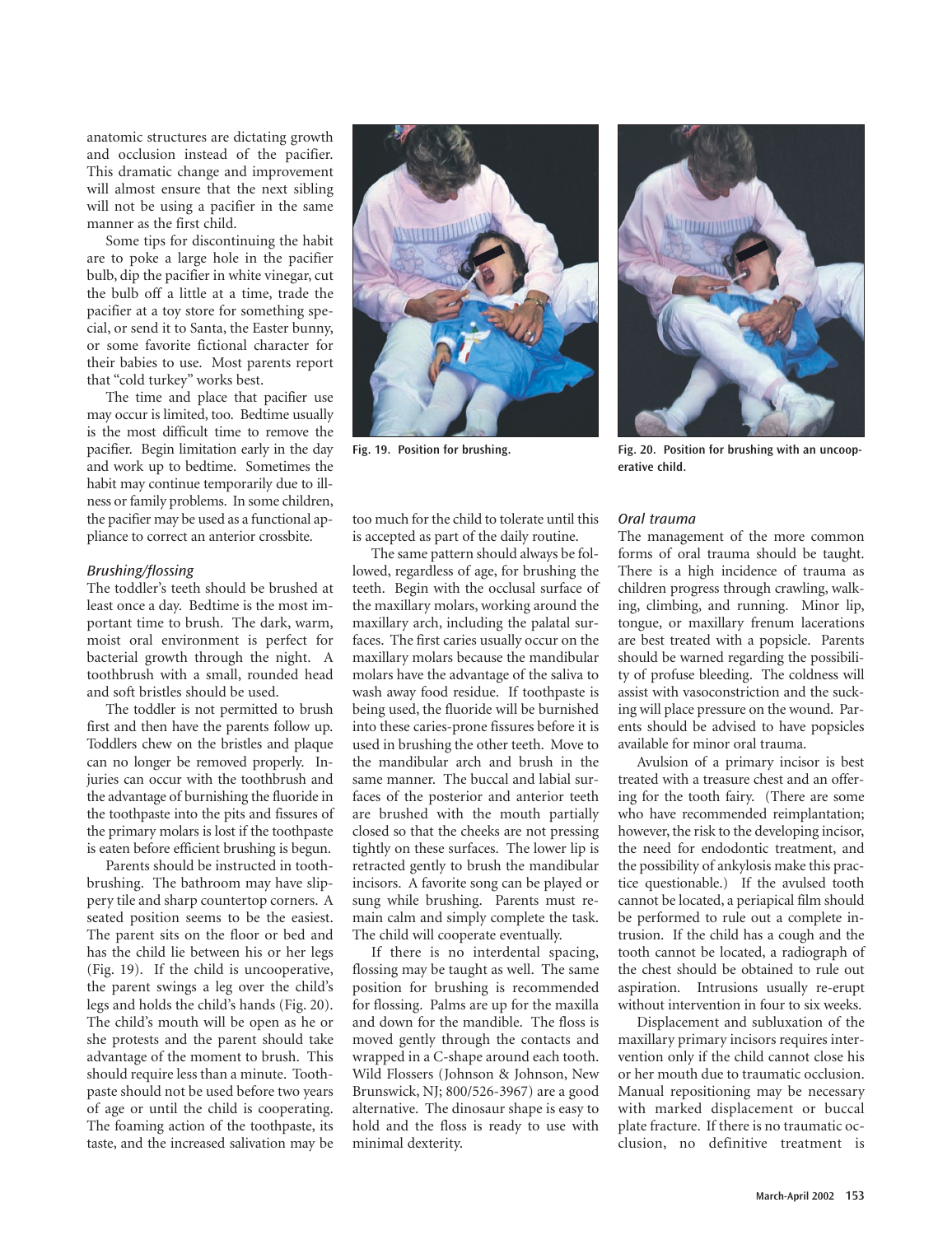necessary. With normal healing, the mobility of the teeth and/or bone will subside within a few weeks. Extraction of primary maxillary incisors could result in the needless creation of a large buccal plate defect and possible damage to the developing permanent incisors.

The parent should be told about the possibility of discoloration secondary to the concussion injury and the possibility of damage occurring at the moment of the impact. The damage may vary from a tiny white spot lesion to a large defect on the facial surface of the developing permanent tooth. The extent of the injury to the successor cannot be predicted accurately. A medically compromised child may need antibiotic coverage for a buccal plate fracture. Ruling out a head injury should be the primary focus. Although this is not very detailed information, the parent will have a better idea of what to do and what to expect should minor trauma occur.

# **Caries risk assessment**

Caries risk assessment is an essential element of the first visit. Oral hygiene and dietary counseling along with the "how much and when" for fluoride supplementation will be directed by the caries risk assessment. The risk is classified as high, moderate, or low. There are several factors to be considered in determining the caries risk assessment.

## Medical history

If the child is autistic or delayed in some areas, rewards may be sugary snacks. Children with juvenile rheumatoid arthritis may not be able to masticate foods well, leading to a more cariogenic diet. Asthmatic children may have a higher incidence of caries due to the use of inhalers; chronic use of oral suspensions as medications or chewable tablets may increase the incidence of caries.

## Plaque index

Visible plaque on the facial surfaces of the maxillary primary incisors and continued use of the baby bottle have shown a strong association with caries development.**<sup>26</sup>**

## **Caries**

The presence of caries in the early primary dentition is a predictor for continued caries.2,27 Two or more new lesions or recurrent caries found at the six month examination determines high risk.

# Morphology of the primary molars

Deep pits and fissures or hypoplastic enamel of the primary molars may contribute to increased risk.

# Hereditary influence

There seems to be a strong case for the role of heredity and host resistance to cariogenic bacteria. If one or both parents has been caries-free, the child may have a lower risk than the general population. We also know that mothers with multiple dental caries and high salivary counts of *S. mutans* may transmit the bacteria to their children and that female children more often reflect the caries experience of their mothers.**<sup>4</sup>** Microbiologic assays can be performed to evaluate levels of salivary streptococci. Higher levels of the bacteria have been linked to increased caries incidence.**<sup>28</sup>**

# Preventive practices by the parents

These practices should be evaluated along with determining what knowledge, if any, the parents have regarding oral hygiene. The time interval between recall visits will be determined by the caries risk assessment.

Restorative treatment will reduce salivary counts of bacteria and certainly is the ideal protocol; however, behavior and financial limitations may require another approach to treatment.**<sup>29</sup>** Atraumatic restoration has been suggested as a possible method to "buy some time" and avoid sedation for young, uncooperative children. A hand instrument such as a spoon can be used to excavate gross caries gently and a glass ionomer can be placed. Fluoride varnish is becoming very popular and is near FDA approval.**30,31** The fluoride varnish is painted gently on primary teeth with clinical decalcification or those that are deemed to be at risk. The author believes this will be the next best thing to dental sealants for prevention in pediatrics. If incipient caries are noted on the occlusal surfaces or marked decalcification, a sealant may be placed. Using a primer/resin beneath the sealant may enhance retention if moisture contamination is a problem.

# **Summary**

The quality of a young child's life can be affected greatly by dental caries. Rampant dental caries can affect height, weight, and head circumference. The children have problems eating, sleeping, and may even experience a change in mental status.**32,33** Efforts toward educating our medical colleagues must be directed toward earlier examination and intervention. This early start will shift the emphasis from the management of early childhood caries to the prevention of early childhood caries. Prevention of that very first lesion can be achieved through this comprehensive, consultative approach to the care of our youngest dental patients.

# **Author information**

Dr. Soxman is a diplomate of the American Board of Pediatric Dentistry and a member of the General Dentistry Advisory Board. She maintains a private practice in Allison Park, Pennsylvania.

# **References**

- l. Edelstein B. Caries risk assessment in children. Guest presentation. Pract Rev Pediatr Dent 1998;9-1(1).
- 2. O'Sullivan DM, Tinanoff N. The association of early dental caries patterns with caries incidence in preschool children. J Public Health Dent 1996;56:81-83.
- 3. Fukuta O, Braham RL, Yokoi K, Kurosu K. Damage to the primary dentition resulting from thumb and finger (digit) sucking. ASDC J Dent Child 1996;63:403-407.
- 4. Slavkin HC. First encounters: Transmission of infectious oral diseases from mother to child. JADA 1997;128:773-778.
- 5. Offenbacher S, Katz V, Fertik G, Collins J, Boyd D, Maynor G, McKaig R, Beck J. Periodontal infection as a possible risk factor for preterm low birth weight. J Periodontol 1996;67:1103-1113.
- 6. Brambilla E, Felloni A, Gagliani M, Malerba A, Garcia-Godoy F, Strohmenger L. Caries prevention during pregnancy: Results of a 30-month study. JADA 1998;129:871-877.
- 7. Caufield PW, Cutter GR, Dasanayake AP. Initial acquisition of mutans streptococci by infants: Evidence of a discrete window of infectivity. J Dent Res 1993;72:37-45.
- 8. Mattos-Graner RO, Zelante F, Line RC, Mayer MP. Association between caries prevalence and clinical, microbiological, and dietary variables in 1.0–2.5-year-old Brazilian children. Caries Res 1998;32:319-323.
- 9. Kanellis MJ, Logan HL, Jakobsen J. Changes in maternal attitudes toward baby bottle tooth decay. Pediatr Dent 1997;19:56-60.
- 10. Mohan A, Morse DE, O'Sullivan DM, Tinanoff N. The relationship between bottle usage/content, age, and number of teeth with mutans streptococci colonization in 6–24-month-old children. Community Dent Oral Epidemiol 1998;26:12-20.
- 11. Hammer LD. Development of feeding practices over the first five years of life.